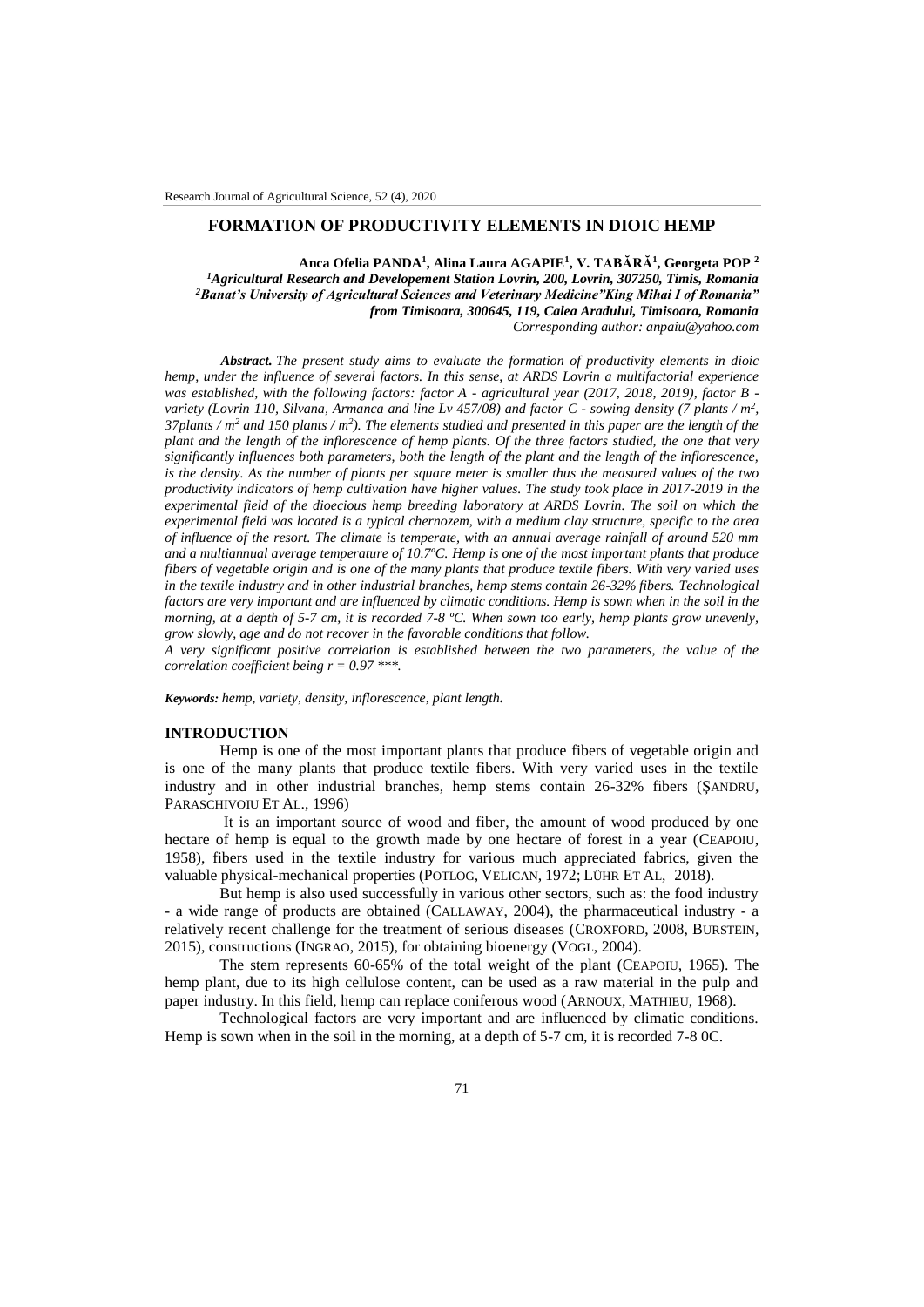When sown too early, hemp plants grow unevenly, grow slowly, age and do not recover in the favorable conditions that follow. The delay in sowing leads to a decrease in fiber production, especially in dry regions. The plants are attacked by fleas, bloom early and the stems remain short (BÎLTEANU, 2001).

For hemp for fiber, the optimum density is  $350-380$  harvestable plants/m<sup>2</sup>. This density is ensured by the sowing density of  $450$  germinating seeds/m<sup>2</sup>. The experiments with sowing densities carried out in our country, showed that at higher sowing densities there is an inevitable process of "self-thinning" of plants, a consequence of competition for vegetation factors, especially for light. For example, at a sowing density of  $600$  germinating seeds/m<sup>2</sup>, about 40% of the seedlings perish until harvest. Thus, increasing the sowing density over 450 germinating seeds/ $m_2$  is not justified, taking into account the observance of the optimal sowing time and ensuring a very well prepared germination bed (SEGĂRCEANU ET AL., 1981; TABĂRĂ, 1985).

The density of hemp plants for fiber influences both fiber production and fiber quality. At low densities, the stems grow thicker, are uneven and have a low percentage of fiber. At high densities, thin and uniform plants with a high fiber content are obtained, but in such conditions, the tupins remain shorter, which is why the production of fibers per hectare decreases.

Hemp seed cultivation is established in areas favorable to this plant, especially in the Western Plain and other areas that provide conditions for seed maturation.

The sowing density at which the highest seed production is obtained is 110-120 bg/m<sup>2</sup> (TABĂRĂ, 1984). The limits of variation of the number of germinating seeds/ $m<sup>2</sup>$  are, according to BÂRNAURE, between 60 and 125, which corresponds to 12-25 kg of seeds per hectare.

Also, the chemical composition of the hemp seeds obtained depends on several factors - genetic, technological and climatic (BERTOLI, 2010; ASCRIZZI, 2019).

In 4 different localities (Lovrin, Popăuți-Botoșani, Secuieni-Roman, Turda), the optimal sowing density from the experiments was 79 bg/m<sup>2</sup> (15 kg seeds/ha) (SEGÅRCEANU, PARASCHIVOIU ET AL., 1982 ).

For hemp crops, the rains in May and June for hemp for twigs and in July for seed hemp are extremely favorable. The high humidity in the first part of the hemp vegetation period favors the growth and development of the plants.

Drought during the flowering period reduces the production and quality of fibers. Prolonged drought during this period can also reduce seed production.

From the point of view of precipitation, hemp meets the best cultivation conditions in areas where during the vegetation period 250-300 mm of precipitation fall, for hemp for fiber, or 350-450 mm for hemp for seed.

Due to the less developed root system, soil moisture plays a particularly important role in the growth of hemp plants. Hemp has a soil moisture of 60-70% in the U.S. (active humidity range), (TABĂRĂ, 2005).

# **MATERIAL AND METHODS**

The study took place in 2017-2019 in the experimental field of the dioecious hemp breeding laboratory at ARDS Lovrin. The soil on which the experimental field was located is a typical chernozem, with a medium clay structure, specific to the area of influence of the resort. The climate is temperate, with an annual average rainfall of around 520 mm and a multiannual average temperature of 10.70C.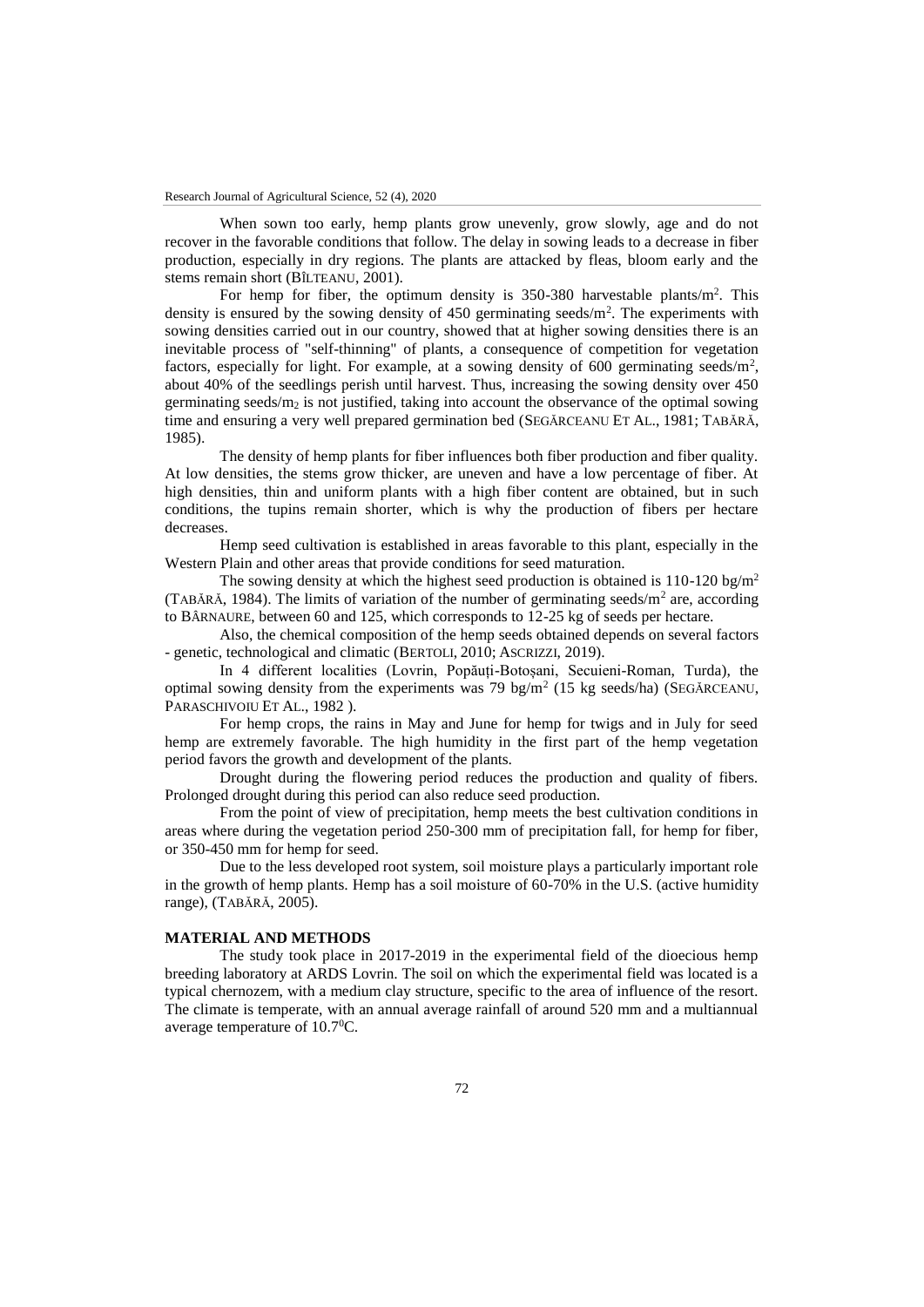A multifactorial experiment was set up, with the following factors: factor A agricultural year (2017, 2018, 2019), factor B - variety (Lovrin 110, Silvana, Armanca and line Lv 457/08) and factor C - sowing density (7 plants /  $m^2$ , 37 plants /  $m^2$  and 150 plants /  $m^2$ ).

Of all the productivity elements studied, those presented in this paper are the size of the plant and the length of the inflorescence of hemp plants.

The statistical interpretation of the obtained data was performed according to the variance analysis model.

# **RESULTS AND DISCUSSIONS**

Analyzing the period in which it was experienced, in terms of average annual temperature, in each of the three agricultural years it exceeded the multiannual average by over 1.5  $\mathrm{C}$ , with the warmest period - the spring months. The largest deviation from the average is recorded in the agricultural year 2017-2018, with  $+ 2 \degree C$ .

The present study highlights the formation of productivity elements in dioic hemp, under the influence of the three factors studied.

Regarding the plant height, depending on the analyzed factors, in Table 1 is presented the analysis of variance for this parameter.

| <b>Source</b> | Degrees of     | The sum of the | <b>Variance</b> |         | <b>Test F</b>       |
|---------------|----------------|----------------|-----------------|---------|---------------------|
|               | freedom        | squares        |                 | Value   | <b>Significance</b> |
| Repetition    | $\overline{c}$ | 13493.375      | 6746.687        | 0.8839  |                     |
| Factor A      | $\overline{c}$ | 53484.638      | 26742.319       | 3.5037  | ns                  |
| Error $(A)$   | 4              | 30530.309      | 7632.577        |         |                     |
| Factor B      | 3              | 1666.149       | 555.383         | 1.8576  | ns.                 |
| AВ            | 6              | 3380.960       | 563.493         | 1.8847  | ns.                 |
| Error $(B)$   | 18             | 5381.609       | 298.978         |         |                     |
| Factor C      | $\overline{c}$ | 26556.582      | 13278.291       | 20.3230 | ***                 |
| AC.           | 4              | 10293.388      | 2573.347        | 3.9386  | **                  |
| BC            | 6              | 5780.724       | 963.454         | 1.4746  | ns.                 |
| ABC           | 12             | 4072.728       | 339.394         | 0.5195  | ns                  |
| Error(C)      | 48             | 31361.421      | 653.363         |         |                     |
| Total         | 107            | 186001.883     |                 |         |                     |

Analysis of variance for plant length

Analyzing the table shows the very significant influence of factor  $C$  - crop density - on plant length. How much density is lower, with that much the length of the stem is longer, fact explained by increasing the individual nutrition space of plants. A distinctly significant contribution to the growth of the stem, in the analyzed period, is the interaction between the nutrition space and the variety.

Tables 2,3 and 4 show the values obtained for each of the three factors studied.

Thus, in table 2 is presented the Student test for factor A - the agricultural year of experimentation.

*Table 2*

*Table 1*

The influence of the climatic conditions of the experimental year on the lenght plants

|                                | Lenght plants |               |            |                     |
|--------------------------------|---------------|---------------|------------|---------------------|
| $Factor A - experimental year$ | cm            | $\frac{0}{0}$ | Diff. [cm] | <b>Significance</b> |
| al - year 2017                 |               |               |            |                     |
|                                | 240.05        | 100.00        | mt         | mt                  |
| $a2 - year$ 2018               |               |               |            |                     |
|                                | 276.06        | 115.0         | 36.01      | ns                  |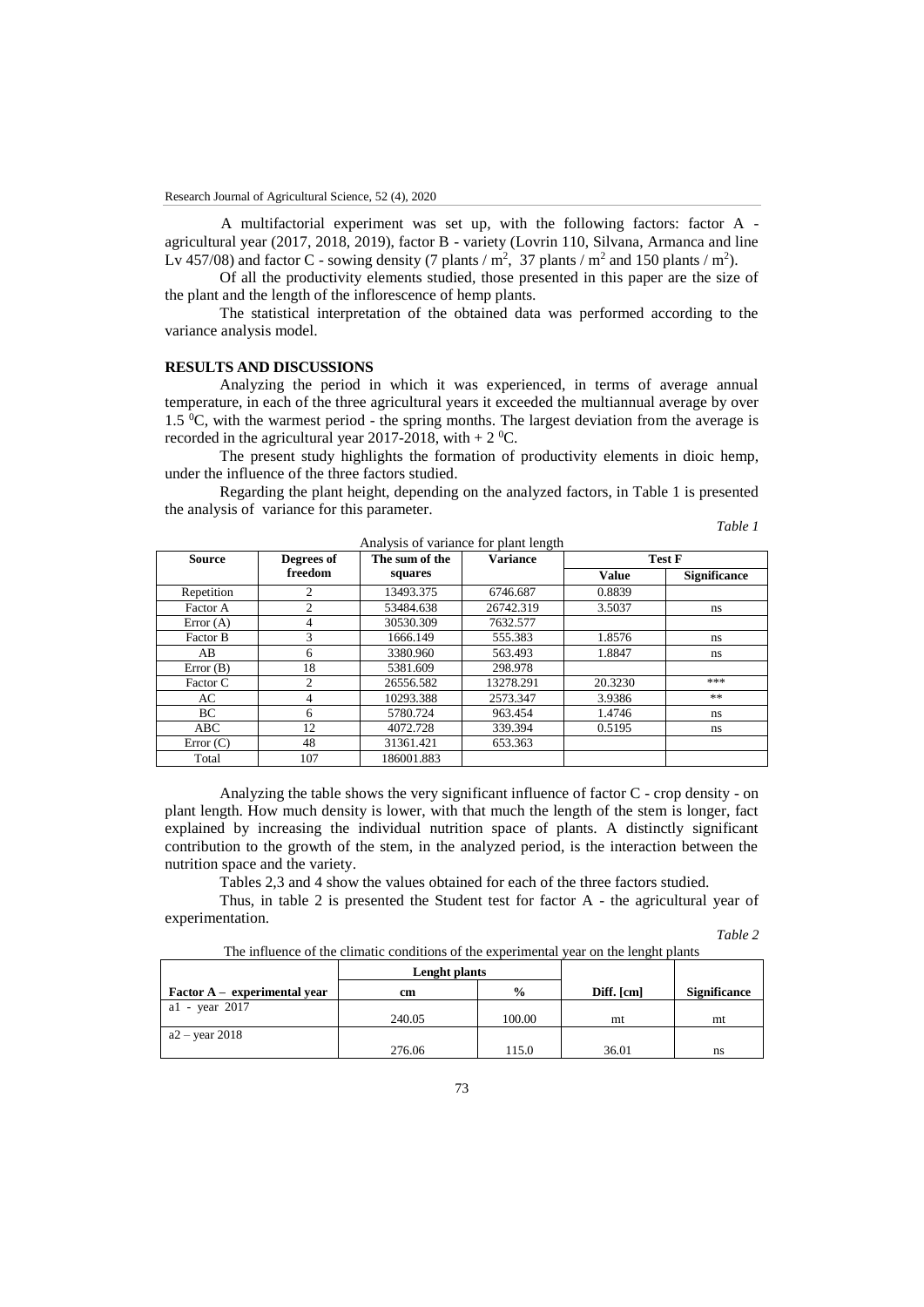## Research Journal of Agricultural Science, 52 (4), 2020

| $-$ year 2019<br>$a3 -$ |                  |                          |     |    |
|-------------------------|------------------|--------------------------|-----|----|
|                         | 203 AQ<br>ムフコ・サン | $\overline{2}$<br>ر. ے ک | .44 | ns |

DL 5% = 57.16 cm; DL 1% = 94.81; DL 0,1% = 177.30

Although the climatic conditions of the three agricultural years were very different, no statistically significant differences in plant size were obtained during the three vegetation cycles. The highest value of this parameter was obtained in the third year of experiments, 293.49 cm, by 22.3% more than in 2017 and by 6% more than in 2018. And in 2017 the increase obtained compared to the control is 15 %.

From the four genotypes studied, the Lovrin 110 variety was chosen as a control. The results obtained are presented in Table 3.

*Table 3*

The influence of factor B - the variety studied - on the lenght plants

| Lenght plants |               |                                     |                     |  |
|---------------|---------------|-------------------------------------|---------------------|--|
| cm            | $\frac{0}{0}$ | Diff. [cm]                          | <b>Significance</b> |  |
| 272.60        | 100.00        | mt                                  |                     |  |
| 270.40        | 99.2          | $-2.20$                             | ns                  |  |
| 273.20        | 100.2         | 0.60                                | ns                  |  |
| 263.30        | 96.6          | $-9.30$                             | ns                  |  |
|               | $T T$ $101$   | $10.71 \text{ N}$ $0.101$<br>$\sim$ |                     |  |

DL 5% = 9.89 cm; DL 1% = 13.54; DL 0,1% = 18.46

The height of the plant, in all four varieties studied, is closely grouped around the value obtained by the control variant - 272.6 cm. The highest value is presented by the control variety, and the lowest by the Lv 457/08 line.

The influence of sowing density on lenght plants

| Table |  |
|-------|--|
|-------|--|

|                                  | <b>Lenght plants</b>                             |               |            |                     |
|----------------------------------|--------------------------------------------------|---------------|------------|---------------------|
| <b>Factor C</b> – density        | cm                                               | $\frac{6}{9}$ | Diff. [cm] | <b>Significance</b> |
| c1 - 7 plants/ $m2$              | 292.02                                           | 100.00        | mt         |                     |
| $c2 - 37$ plants/m <sup>2</sup>  | 259.77                                           | 89.0          | $-32.25$   | 000                 |
| $c3 - 150$ plants/m <sup>2</sup> | 257.82                                           | 88.3          | $-34.20$   | 000                 |
|                                  | DL 5% = 12.12 cm; DL 1% = 16.17; DL 0,1% = 21.13 |               |            |                     |

The third factor studied, density, very significantly influences the lenght of plants. The variant in which 7 plants  $/m^2$  were sown was chosen as a control. In this variant, the determined length was 292.02 cm, the highest value recorded. At densities of 37 plants and 150 plants, respectively, their length is significantly reduced by up to 19%. The recorded values are 259.77 cm (at 37 plants /  $m^2$ ) and 257.82 cm (at 150 plants /  $m^2$ ), statistically assured values as very significant, for the probability of transgression of 0.1%.

Analyzing the combined interaction of the three experimental factors on the lenght of hemp plants, presented in Table 5, we can conclude that in the first year of experimentation the most obvious differences between the studied factors were obtained.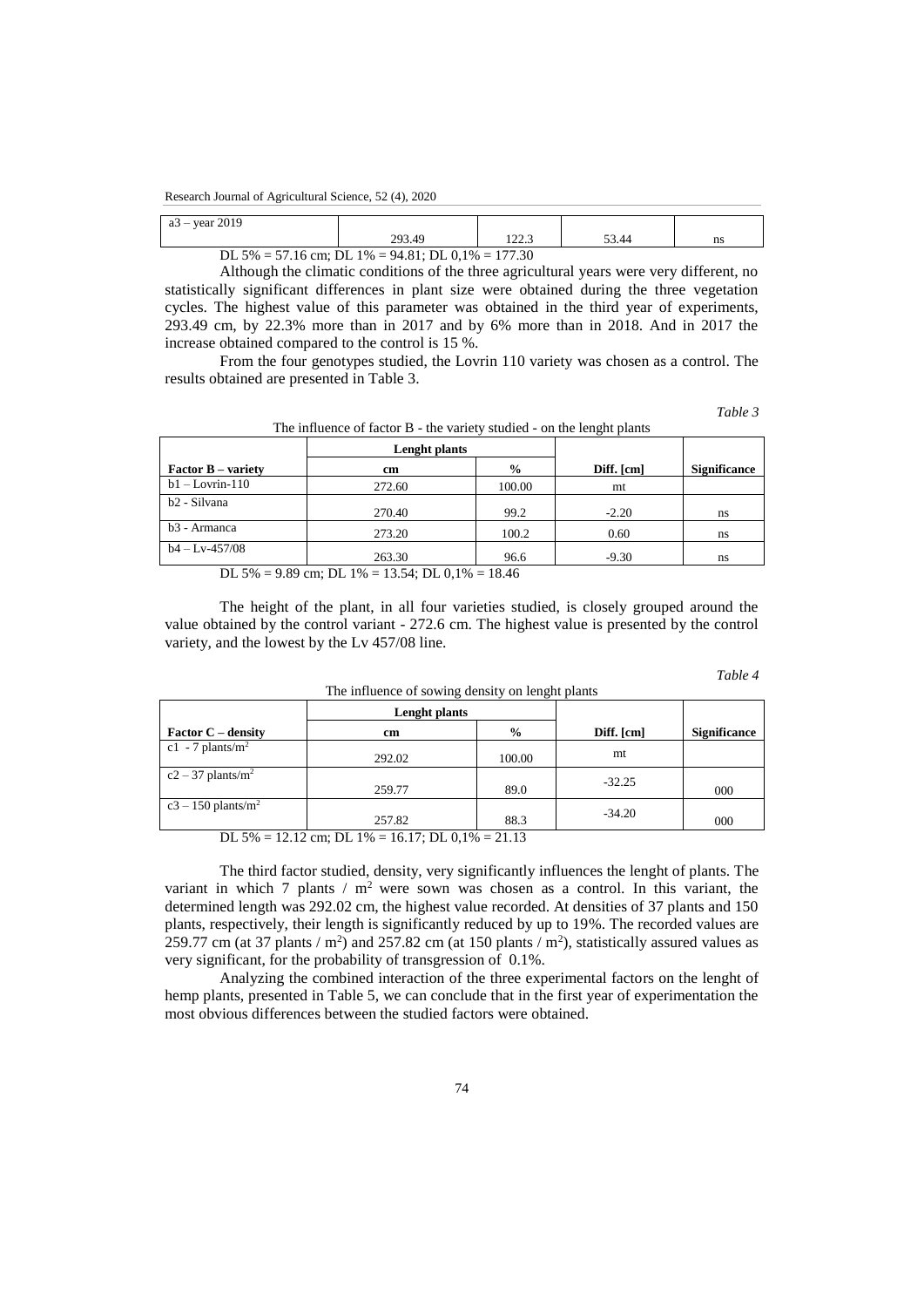## *Table 5*

|                |    | Lenght plants             |                         |          |              |                                      | <b>Lenght plants</b> |               |              | <b>Lenght plants</b> |               |                |          |
|----------------|----|---------------------------|-------------------------|----------|--------------|--------------------------------------|----------------------|---------------|--------------|----------------------|---------------|----------------|----------|
|                |    |                           | $\frac{0}{0}$           | Diff.[cm |              |                                      | $\frac{0}{0}$        | Diff.<br>[cm] | Signi<br>f.  |                      | $\frac{0}{0}$ | Diff.<br>[cm]  |          |
|                |    | cm                        |                         |          | Signif.      | cm                                   |                      |               |              | cm                   |               |                | Signif.  |
|                |    |                           |                         | a1       |              |                                      |                      | a2            |              |                      |               | a <sub>3</sub> |          |
|                | b1 | 266.81                    | 100.0<br>$\Omega$       | mt       |              | 287.4<br>$\mathbf{1}$                | 100.00               | mt            |              | 308.45               | 100           | mt             |          |
|                | b2 | 272.79                    | 102.2<br>$\overline{4}$ | 5.97     |              | 287.1<br>6                           | 99.91                | $-0.25$       |              | 299.65               | 97.1          | $-8.80$        |          |
| c1             | b3 |                           | 108.4                   |          |              | 292.0                                |                      |               |              |                      |               |                |          |
|                |    | 289.23                    | $\Omega$                | 22.41    |              | $\tau$                               | 101.62               | 4.65          |              | 308.32               | 100.0         | $-0.13$        |          |
|                | b4 | 292.51                    | 109.6<br>3              | 25.69    |              | 285.9<br>7                           | 99.50                | $-1.44$       |              | 313.82               | 101.7         | 5.36           |          |
|                | b1 | 229.68                    | 86.08                   | $-37.13$ |              | 260.5<br>9                           | 90.67                | $-26.83$      |              | 289.84               | 94.0          | $-18.61$       |          |
|                | b2 | 218.76                    | 81.99                   | $-48.05$ | $\Omega$     | 281.1<br>9                           | 97.83                | $-6.23$       |              | 275.16               | 89.2          | $-33.29$       |          |
| c2             | b3 | 228.44                    | 85.62                   | $-38.37$ |              | 276.4<br>9                           | 96.20                | $-10.92$      |              | 288.39               | 93.5          | $-20.07$       |          |
|                | b4 | 222.09                    | 83.24                   | $-44.72$ | $\mathbf{0}$ | 241.2<br>5                           | 83.94                | $-46.16$      | $\Omega$     | 305.36               | 99.0          | $-3.09$        |          |
|                | b1 | 212.71                    | 79.72                   | $-54.11$ | $\mathbf{0}$ | 304.1<br>3                           | 105.82               | 16.72         |              | 293.77               | 95.2          | $-14.68$       |          |
|                | b2 | 225.68                    | 84.58                   | $-41.13$ |              | 278.2<br>7                           | 96.82                | $-9.15$       |              | 294.97               | 95.6          | $-13.48$       |          |
| c <sub>3</sub> | b3 | 216.76                    | 81.24                   | $-50.05$ | $\mathbf{0}$ | 274.8<br>8                           | 95.64                | $-12.53$      |              | 283.92               | 92.0          | $-24.53$       |          |
|                | b4 | 205.13                    | 76.88                   | $-61.68$ | $00\,$       | 243.3<br>5                           | 84.67                | $-44.07$      | $\mathbf{0}$ | 260.25               | 84.4          | $-48.20$       | $\Omega$ |
|                |    | $\mathbf{r}$ $\mathbf{r}$ | 11.07                   | $T^*$ 10 |              | $P \neq QQ$ $\mathbf{D}I$ $Q \neq Q$ | 72.21                |               |              |                      |               |                |          |

The combined interaction of the three experimental factors on lenght plants, in dioic hemp

DL 5% = 41.97 cm; DL 1% = 56.02; DL 01% = 73.21

Regarding the contribution of experimental factors to the growth of hemp stems, an important indicator for the subsequent production of fiber, factor A (climate) contributes in proportion of 28.8%, factor C (density) in proportion of 14.3%, while factor B ( variety), contributes only 0.9%. All interactions between factors have a small contribution, below 3%, except for the AxC interaction, which has a contribution of 5.5%.

An important indicator of hemp crop productivity is the length of the inflorescence. The data obtained are presented in the following tables.

| Table 6 |  |
|---------|--|
|---------|--|

The influence of the climatic conditions of the experiment year on the length of the inflorescence

|                              | Inflorescence lenght                                       |               |            |         |
|------------------------------|------------------------------------------------------------|---------------|------------|---------|
| Factor A – experimental year | cm                                                         | $\frac{0}{0}$ | Diff. [cm] | Signif. |
| a1 - year 2017               |                                                            |               |            |         |
|                              | 47.48                                                      | 100           | mt         | mt      |
| $a2 - \text{ year } 2018$    |                                                            |               |            |         |
|                              | 75.46                                                      | 158.9         | 27.98      | ns      |
| $a3 - \text{ year } 2019$    |                                                            |               |            |         |
|                              | 65.23                                                      | 137.4         | 17.75      | ns      |
|                              | $DI$ 5% $-$ 35 12: $DI$ 1% $-$ 58 24: $DI$ 0.1% $-$ 108 02 |               |            |         |

DL 5% = 35.12; DL 1% = 58.24; DL 0,1% = 108.92

The agricultural year 2018 is the year in which the highest inflorescence length was registered, 75.46 cm, with 58.9% more than in 2017, the driest of all three studied. And in 2019 this parameter highlights a higher value than the control, exceeding it by 58.9%.

As in the case of stem length, the length of the inflorescence does not show significant differences from the control, when the influence of the variety is studied unilaterally (Table 7).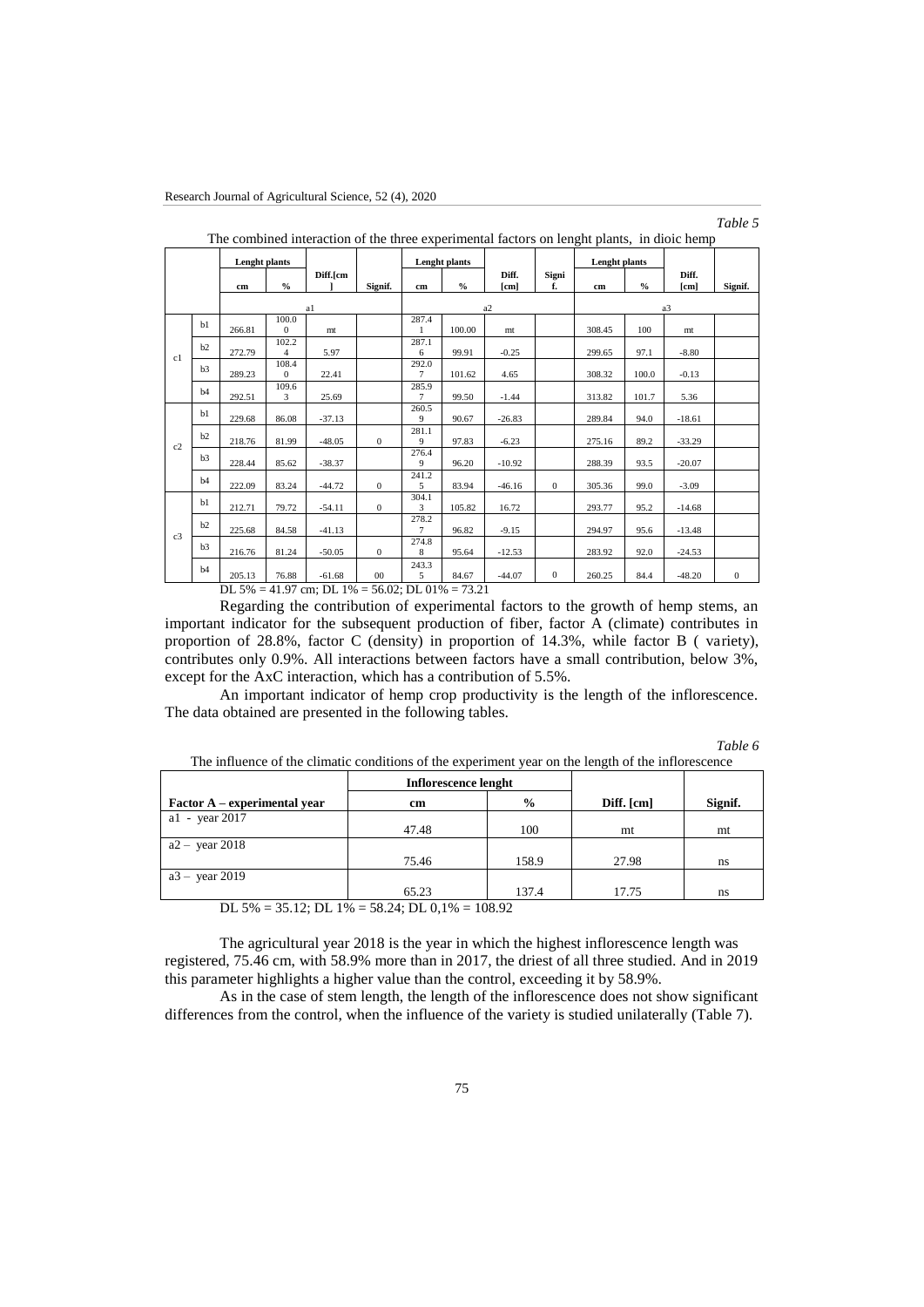## *Table 7*

| The influence of factor B - the variety studied - on the length of the inflorescence |                      |               |            |         |  |  |  |  |
|--------------------------------------------------------------------------------------|----------------------|---------------|------------|---------|--|--|--|--|
|                                                                                      | Inflorescence lenght |               |            |         |  |  |  |  |
| <b>Factor B</b> – variety                                                            | cm                   | $\frac{6}{9}$ | Diff. [cm] | Signif. |  |  |  |  |
| $b1 - Lovrin-110$                                                                    | 66.05                | 100.0         | mt         |         |  |  |  |  |
| b2 - Silvana                                                                         | 62.37                | 94.4          | $-3.68$    | ns      |  |  |  |  |
| b3 - Armanca                                                                         | 63.24                | 95.7          | $-2.81$    | ns      |  |  |  |  |
| $b4 - Lv-457/08$                                                                     | 59.24                | 89.7          | $-6.81$    | ns      |  |  |  |  |

DL 5% = 6.95 cm; DL  $1\% = 9.53$ ; DL  $0.1\% = 12.98$ 

The highest value is obtained in the control variant, the Lovrin 110 variety - 66.05 cm, followed by the Armanca variety - 63.24 cm. The lowest value is recorded by the line Lv 457/08 - 59.24 cm, with 10.3% less than in the control version.

#### *Table 8*

| The influence of sowing density on the length of the inflorescence |  |  |  |  |  |
|--------------------------------------------------------------------|--|--|--|--|--|
|                                                                    |  |  |  |  |  |

|                                                      | Inflorescence lenght |           |          |     |  |  |  |  |
|------------------------------------------------------|----------------------|-----------|----------|-----|--|--|--|--|
| <b>Factor C</b> – density                            | cm                   | Diff.[cm] | Signif.  |     |  |  |  |  |
| c1 - 7 plants/ $m2$                                  |                      |           |          |     |  |  |  |  |
|                                                      | 80.43                | 100.0     | mt       |     |  |  |  |  |
| $c2 - 37$ plants/m <sup>2</sup>                      |                      |           |          |     |  |  |  |  |
|                                                      | 56.64                | 70.4      | $-23.79$ | 000 |  |  |  |  |
| $c3 - 150$ plants/m <sup>2</sup>                     |                      |           |          |     |  |  |  |  |
|                                                      | 51.1                 | 63.5      | $-29.33$ | 000 |  |  |  |  |
| $DI$ 5% $-$ 5.24 $DI$ 1% $-$ 6.00 $DI$ 0.1% $-$ 0.14 |                      |           |          |     |  |  |  |  |

 $5\% = 5.24$ ; DL 1% = 6.99; DL 0,1% = 9.14

The nutritional space obviously influences all the elements of plant productivity. Regarding the influence of density on the length of the inflorescence, it is very significantly influenced by this factor. The highest value is found at the lowest density - 80.43 cm and decreases very significantly at the other densities studied, by up to 37%.

Factor A (climate) contributes to the length of the inflorescence in proportion of 23.0%, and factor C (density) in proportion of 27.8%, while factor B (variety), contributes only 1%. All interactions, both ordinal I and ordinal II, have a small contribution below 1.7%.

Regarding the correlation that is established between the analyzed indicators, presented in figure 1, a very significant positive correlation can be observed, indicated by the value of the correlation coefficient ( $r = 0.79$ \*\*\*).



Figure 1. Correlation between plant length and inflorescence length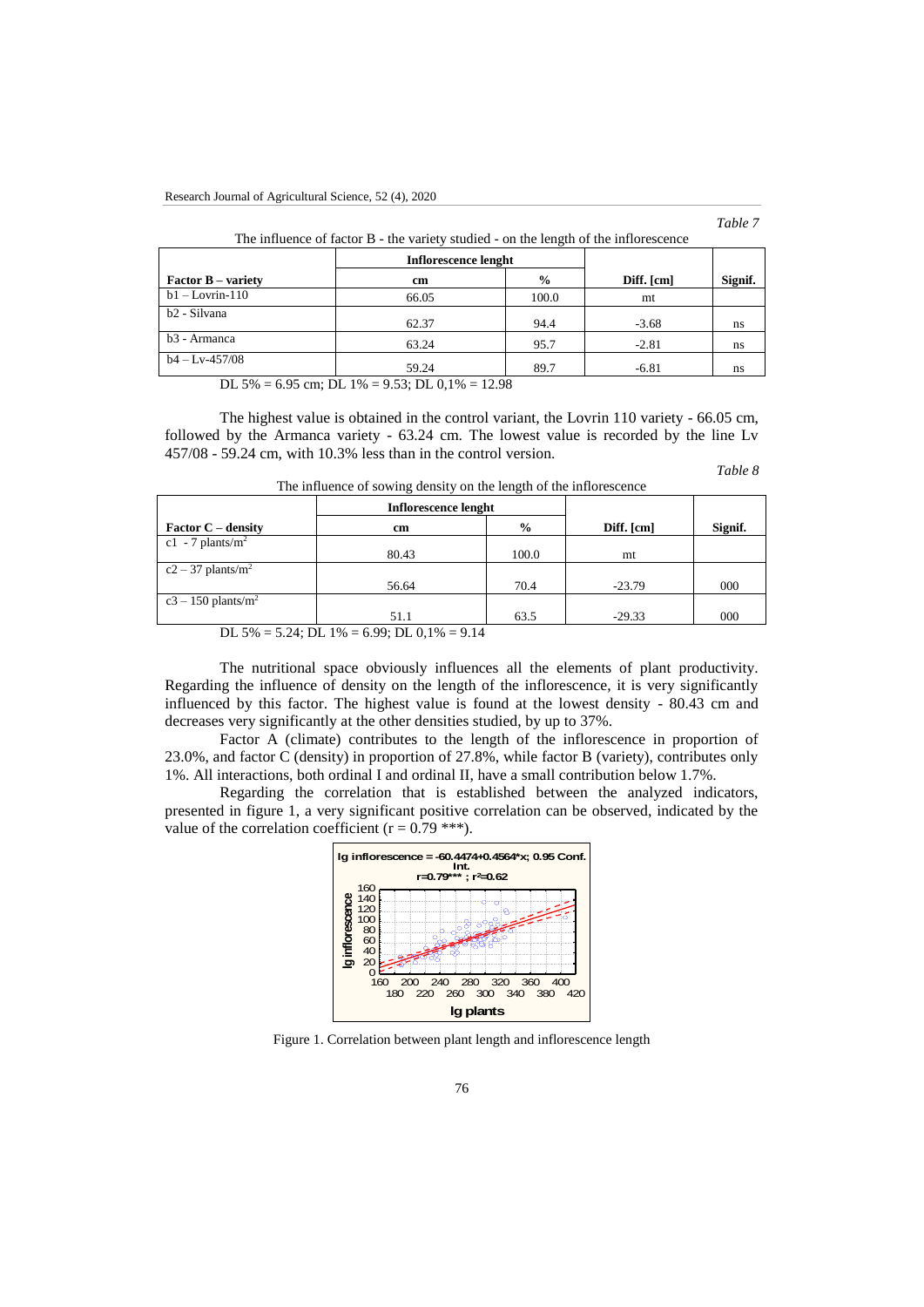

Figure 2. Linear correlation between precipitation during the analyzed period and the two analyzed parameters

Analyzing Figure 2, which shows the influence of rainfall in the three agricultural years and the two parameters studied, plant length and inflorescence length, we notice a very significant linear correlation in both cases, given the upward slope of the regression line and the value of correlation coefficients (plant length -  $r = 0.38$  \*\*\* and inflorescence length -  $r =$  $0.48$  \*\*\*).



Figure 3. Linear correlation between sowing density, plant length and inflorescence length

 Between the density of the crop and the length of the plant, respectively the length of the inflorescence, there is a distinctly significant and very significant negative correlation (plant length -  $r = 0.26$  \*\*; inflorescence length -  $r = 0.41$  \*\*\*).

# **CONCLUSIONS**

 Of the three factors studied, the one that very significantly influences both parameters, both the length of the plant and the length of the inflorescence, is the density. The lower the number of plants per square meter, the higher the measured values of the two productivity indicators of hemp cultivation.